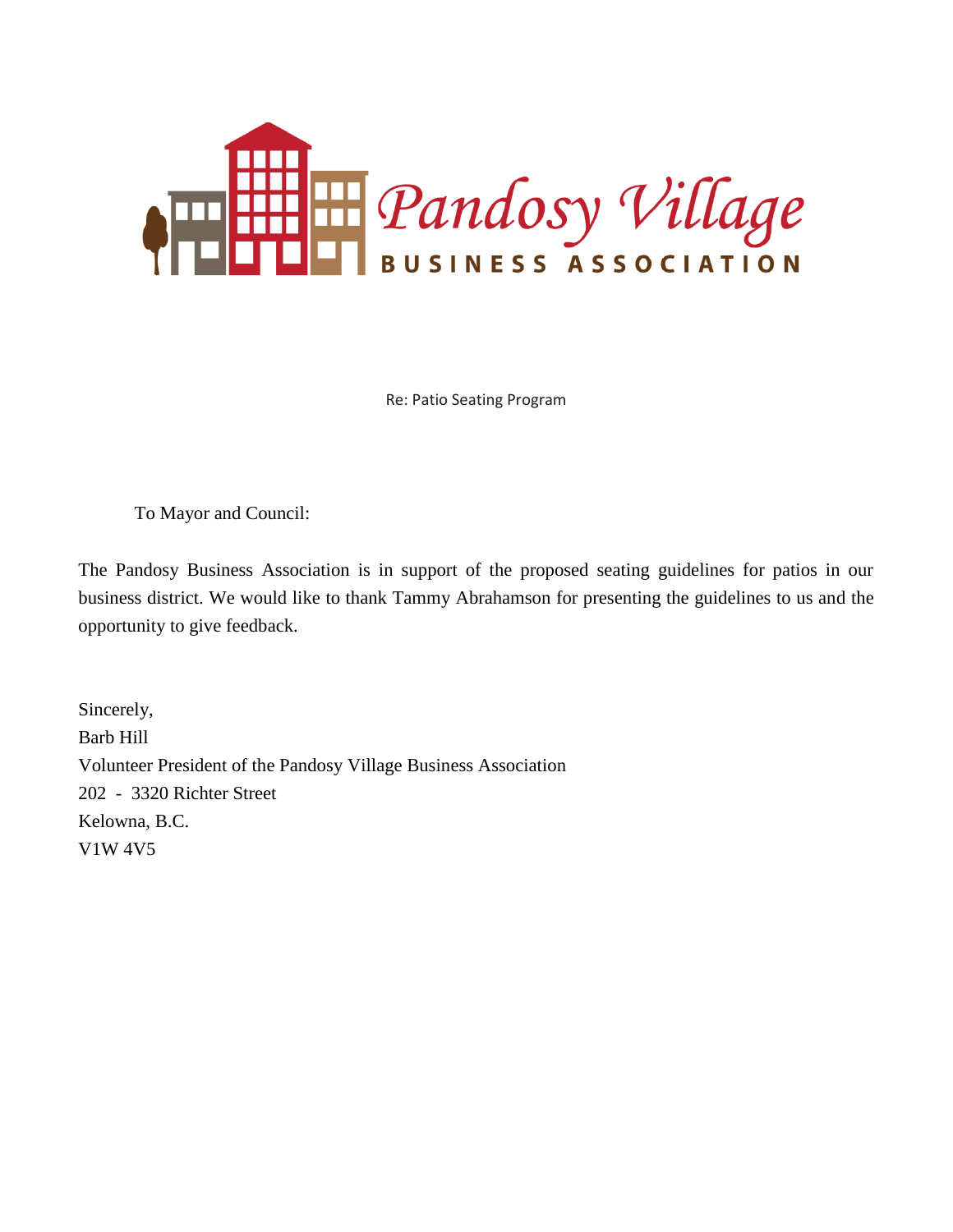

## March 08, 2019

Attention: Tammy Abrahamson, RPA, Property Officer | City of Kelowna

Please accept this Letter of Support from the Uptown Rutland Business Association (URBA) for the Consolidated Patio Program. As Uptown Rutland is an area where the City of Kelowna has identified to duplicate the highly successful Downtown patio program, we are supportive of the initiative to animate outdoor spaces in our community.

Businesses are continuing to grow, and density increases which makes URBA excited about what the future will hold for our business area. We're anxious to have a defined town centre so programs such as this are part of the overall landscape. As plans develop, URBA will consider putting together a pilot program that allows restaurants within our business improvement area to borrow, at no cost, patio fencing, tables, chairs and flower pots for one summer (restaurant owners will only need to pay the city permit costs). This will give restaurants a chance to test out the configuration, size, and overall viability of a patio. If restaurants feel the pilot is a success and would like to continue with a patio for another year, they may choose to purchase the elements loaned from URBA or source out other fencing/tables/chairs themselves or with URBA assistance.

**Regards** 

steer in

**Dawn Thiessen URBA - President**